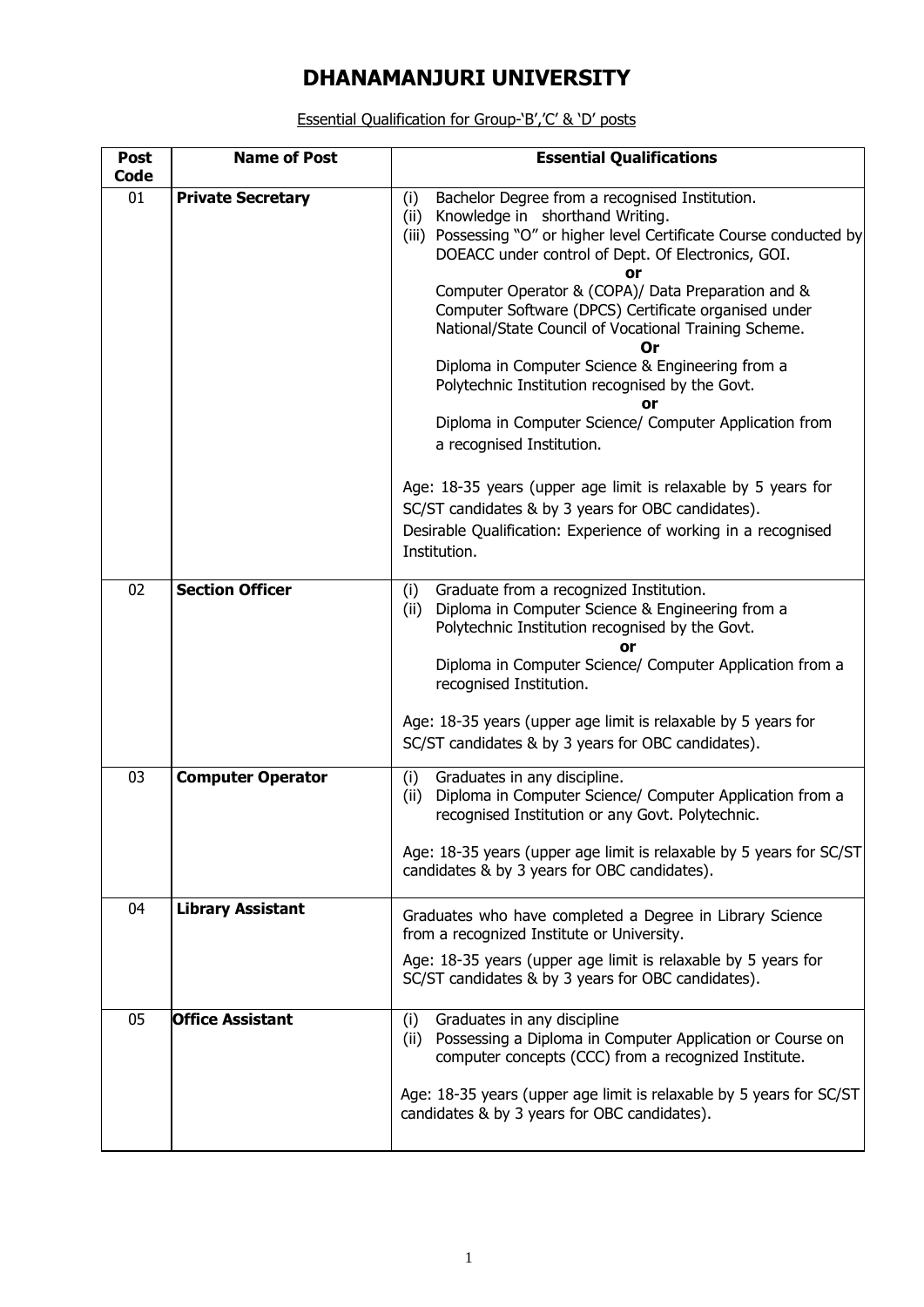| 06 | Driver           | Class X passed.<br>(i)<br>Possessing valid driving licence.<br>(ii)<br>(iii) Having Certificate from recognised Driving School and 2 years<br>experience of driving.<br>Age: 18-35 years (upper age limit is relaxable by 5 years for SC/ST<br>candidates & by 3 years for OBC candidates). |  |  |  |  |
|----|------------------|---------------------------------------------------------------------------------------------------------------------------------------------------------------------------------------------------------------------------------------------------------------------------------------------|--|--|--|--|
|    |                  | Desirable Qualification: Knowledge of Vehicle parts and their<br>functioning Knowledge of Manipuri, Hindi and English.                                                                                                                                                                      |  |  |  |  |
| 07 | Peon             | Class X passed from a recognized Board.                                                                                                                                                                                                                                                     |  |  |  |  |
|    |                  | Age: 18-35 years (upper age limit is relaxable by 5 years for SC/ST<br>candidates & by 3 years for OBC candidates).<br>Desirable Qualification: Knowledge of Manipuri, Hindi & English                                                                                                      |  |  |  |  |
| 08 | Sweeper-cum-     | Class X passed from a recognized Board.                                                                                                                                                                                                                                                     |  |  |  |  |
|    | <b>Chowkidar</b> | Age: 18-35 years (upper age limit is relaxable by 5 years for SC/ST<br>candidates & by 3 years for OBC candidates).                                                                                                                                                                         |  |  |  |  |
|    |                  | Desirable Qualification: Good physic and possessing knowledge of<br>Manipuri, English and Hindi.                                                                                                                                                                                            |  |  |  |  |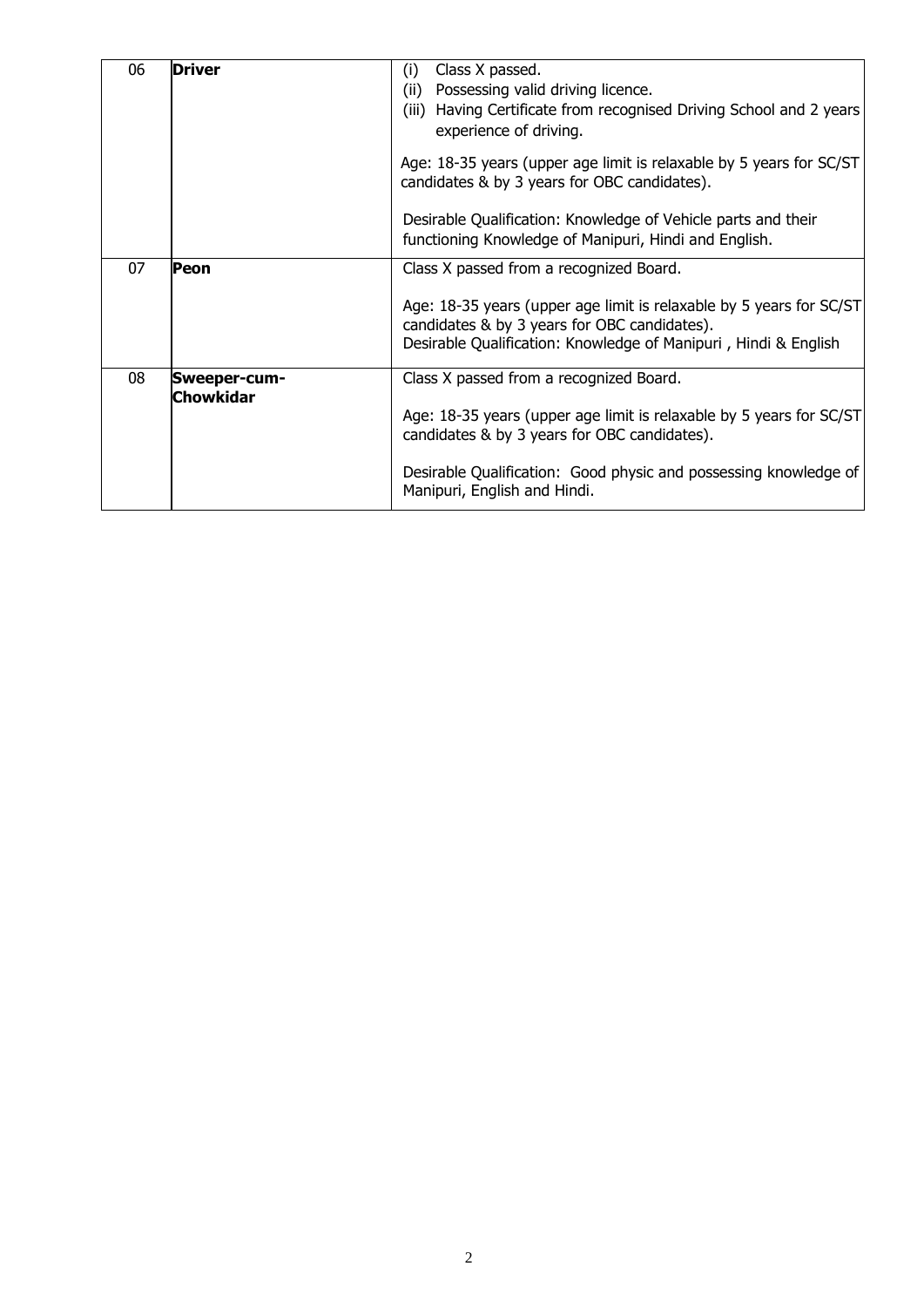|     | $\underbrace{\textbf{DHANAMANJUR}}_{\textbf{U-NIVERSITY}}$<br><b>DHANAMANJURI UNIVERSITY</b><br><b>MANIPUR</b><br>Imphal 795001, Manipur, India                                                                                                  |                                                                                                                      |                    |        |            |                              |  |  |  |
|-----|--------------------------------------------------------------------------------------------------------------------------------------------------------------------------------------------------------------------------------------------------|----------------------------------------------------------------------------------------------------------------------|--------------------|--------|------------|------------------------------|--|--|--|
|     | APPLICATION FORM FOR GROUP 'B', 'C' & 'D' POSTS                                                                                                                                                                                                  |                                                                                                                      |                    |        |            |                              |  |  |  |
|     | To be filled in by the Applicant's own handwriting.<br>(Use separate form for each post. Incomplete application will not be entertained)<br>(Please read the instruction carefully given in the eligibility criteria before filling up the form) |                                                                                                                      |                    |        |            |                              |  |  |  |
| 1.  | Advertisement no. :                                                                                                                                                                                                                              | <u> 1989 - John Stein, amerikansk politiker (</u>                                                                    |                    |        | Post Code: |                              |  |  |  |
| 2.  |                                                                                                                                                                                                                                                  |                                                                                                                      |                    |        |            |                              |  |  |  |
| 3.  | Name of the applicant (in block):                                                                                                                                                                                                                |                                                                                                                      |                    |        |            |                              |  |  |  |
| 4.  | Father's name                                                                                                                                                                                                                                    |                                                                                                                      |                    |        |            |                              |  |  |  |
| 5.  | Mother's name                                                                                                                                                                                                                                    |                                                                                                                      |                    |        |            |                              |  |  |  |
| 6.  | $dd/mm/$ yyyy<br>7.<br>Date of birth: (dd/mm/yyyy)                                                                                                                                                                                               |                                                                                                                      |                    |        |            |                              |  |  |  |
| 8.  | <b>Sex</b>                                                                                                                                                                                                                                       | Male Female                                                                                                          |                    | Others |            |                              |  |  |  |
| 9.  | Whether belongs to<br>ST/SC/OBC/PWD (If yes, enclosed certificate as per government of India guidelines)                                                                                                                                         |                                                                                                                      |                    |        |            |                              |  |  |  |
| 10. | Application fee:                                                                                                                                                                                                                                 |                                                                                                                      |                    |        |            |                              |  |  |  |
|     | RTGS/NEFT details                                                                                                                                                                                                                                | <b>Bank Name</b>                                                                                                     | <b>Bank Branch</b> |        |            | Amount (Rs.)                 |  |  |  |
|     |                                                                                                                                                                                                                                                  |                                                                                                                      |                    |        |            |                              |  |  |  |
|     | (Please enclose copy of proof of the payment)                                                                                                                                                                                                    |                                                                                                                      |                    |        |            |                              |  |  |  |
| 11. | <b>Marital Status</b>                                                                                                                                                                                                                            |                                                                                                                      |                    |        |            |                              |  |  |  |
| 12. | Nationality                                                                                                                                                                                                                                      | <u> 1980 - Jan Samuel Barbara, margaret e populari e populari e populari e populari e populari e populari e popu</u> |                    |        |            |                              |  |  |  |
| 13. | Address for correspondence                                                                                                                                                                                                                       |                                                                                                                      |                    |        |            |                              |  |  |  |
|     |                                                                                                                                                                                                                                                  |                                                                                                                      |                    |        |            | District___________________  |  |  |  |
| 14. | <b>Permanent Address</b>                                                                                                                                                                                                                         | <u> 1980 - Jan Barbara, martin da basar da basar da basar da basar da basar da basar da basar da basar da basar</u>  |                    |        |            |                              |  |  |  |
|     |                                                                                                                                                                                                                                                  |                                                                                                                      |                    |        |            | District____________________ |  |  |  |
|     |                                                                                                                                                                                                                                                  |                                                                                                                      |                    |        |            | Pin Code__________________   |  |  |  |
| 15. | State of Domicile                                                                                                                                                                                                                                |                                                                                                                      |                    |        |            |                              |  |  |  |
| 16. | Mobile No.                                                                                                                                                                                                                                       |                                                                                                                      |                    |        |            |                              |  |  |  |
| 17. | <b>Email Address</b>                                                                                                                                                                                                                             |                                                                                                                      |                    |        |            |                              |  |  |  |